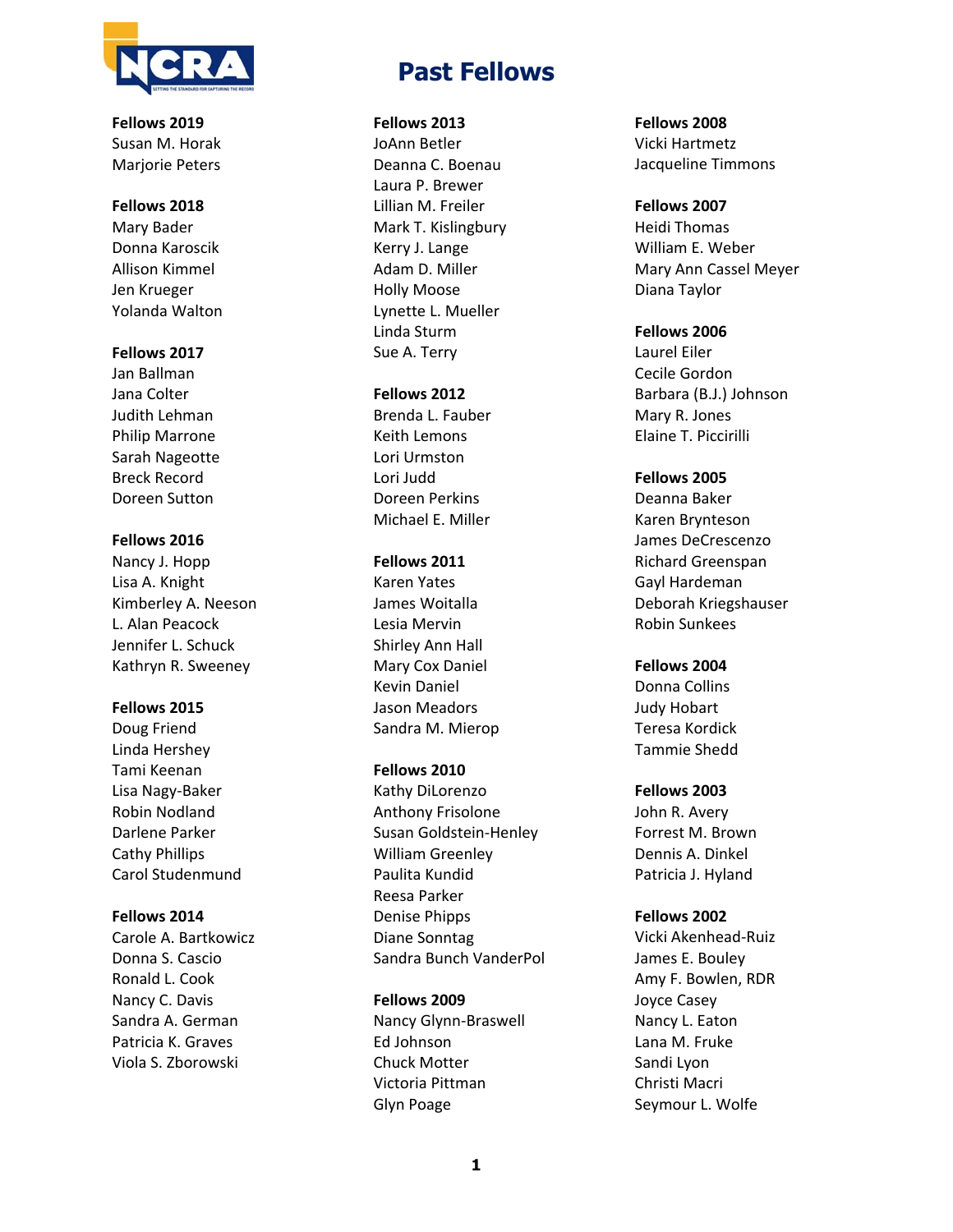

**Fellows 2001**  Dianne V. Head Melanie Humphrey‐Sonntag Karen L. Larsen Nancy C. Varallo Jonathan H. Young

**Fellows 2000**  Gary Blando Stella Butterfield Elise Smith Evans Vivian Gordon Barbara Ann LeRoy

#### **Fellows 1999**

Lucy Bramanti Eugene Fitzhugh Gary Sonntag Dwight Van Wyngarden

**Fellows 1998**  Jack Boenau Rhonda Menor

**Fellows 1997** 

Marianne A. Cammarota Marilynn E. Dillard David J. Laplante Lisa A. Nedrow Candace Sharkey Nativa P. Wood

**Fellows 1996**  Peggy Antone Denise Doucette Allen Edelist Theodore Formaroli Kathy Monaghan Toni O'Neill Deborah Reithmeyer Carl Sauceda Betty Jaye Thompson

**Fellows 1995** 

Douglas R. Ackerman Linda C. Baker Judith H. Brentano Judy Everman Terry Gimmellie

# **Past Fellows**

Connie Uphaus Karen Voepel

**Fellows 1994** 

Jennifer Bean Michael R. Brentano James W. Den Adel Linda Miller Dyer Raymond Eggebraaten Deanna K. Johnson Jerry L. Kelley Elizabeth Starkweather Robin White Wierzbicki

**Fellows 1993**  Richard Sherman

**Fellows 1992**  Pamela A. Day Diane Dorwart Roderick B. Downing Jerome E. Miller David W. Ohmart Frank G. Tayloe Judith G. Werlinger

**Fellows 1991**  Roger W. Miller William C. Oliver

**Fellows 1990**  Alan H. Agren Peggy M. Belflower Barbara Billings Jo‐Anne Gulian Shirley Houston Mark J. Nimigan

**Fellows 1989**  Lynda Batchelor

Jack Besoner Mary O'Leary Arnella Sims Irving Starkman Jay E. Suddreth J.D. ÒRus Weathers

**Fellows 1988**  Santo J. Aurelio Bernard M. Goldstein Rosalie M. Labate Paula Laws Bruce A. Matthews William A. McNutt III

**Fellows 1987** 

Edward H. Fulesday James M. Mizanin G. Allen Sonntag Joseph M. Troiano Jr. M. Jane Weingart Joseph F. Weitzen

**Fellows 1986**  Virgene Koehler Biggers

Ronald B. Clifton Dominic C. Coccia Lester Paul Kane Joseph Karlovits Maxwell S. Lipton Merilyn Sanchez Arlene P. Sommers

**Fellows 1985**  Lee Beal Carol Colston N. Robert Day Joseph Gondol Marilyn Hall Kay Howell Joseph Inquagiato Kathleen A. Paglione Stanley Rizman Mary Smith Agren

**Fellows 1984**  Charles E. Barnes H. Allen Benowitz Charles T. Birmelin Martin H. Block Lynn Brooks Ervin G. Gross Terrance M. Nagle John J. Prout Jr. Jerome L. Rose Rosalie Stevens Charles J. Tramer Jr.